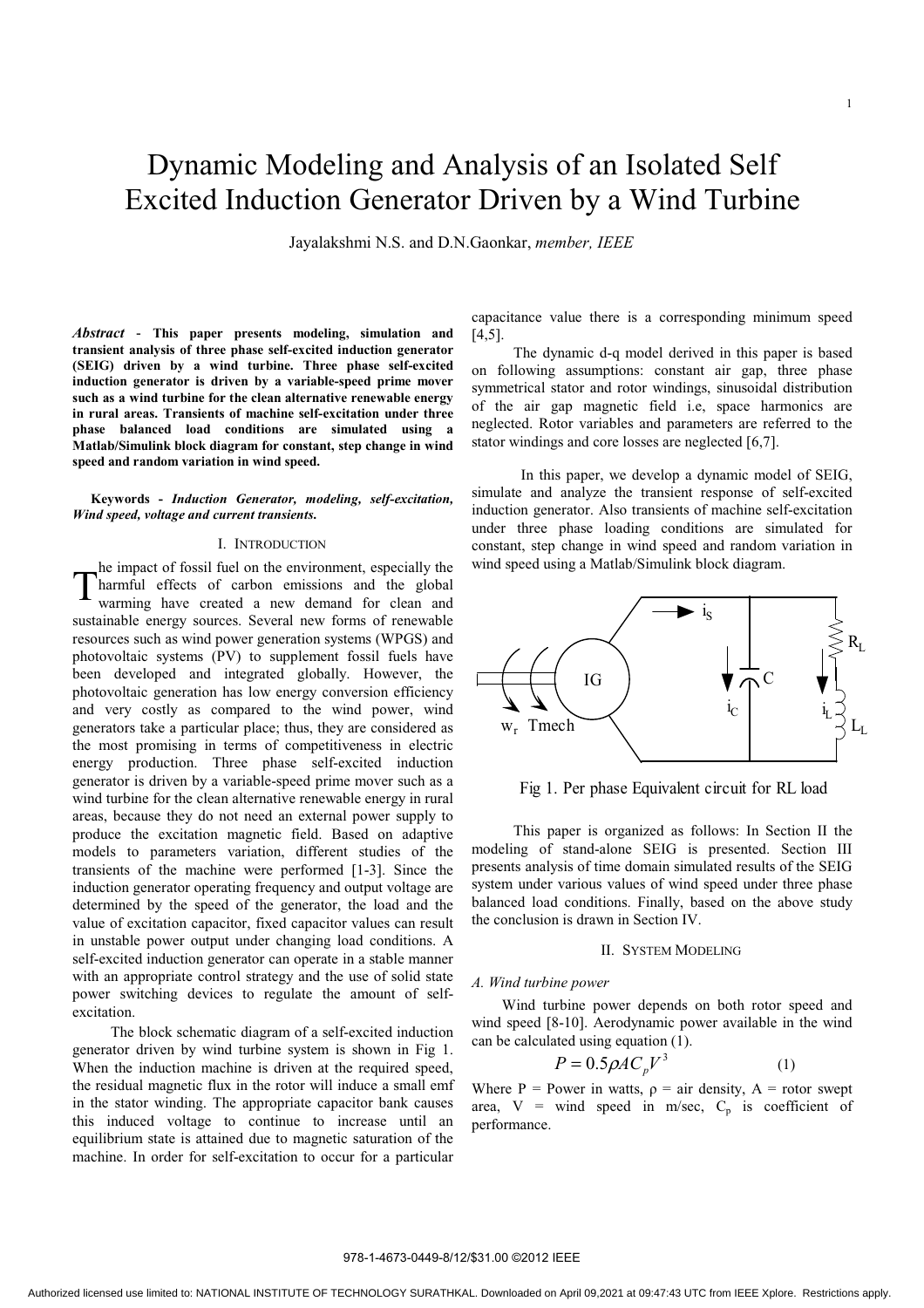The relationship between rotor speed and wind speed can be

given by 
$$
\lambda = \frac{\omega R}{V}
$$
 (2)

Where  $R =$  wind machine rotor radius,  $\omega =$  rotor speed in rad/sec,  $\lambda$  = tip speed ratio = ratio between the linear speed of the tip of the blade with respect to the wind speed.

# *B. Modeling of Self Excited Induction Generator*

 The Simulink block diagram of the dynamic model of induction generator driven by wind turbine system is shown in Fig 2. In d-q synchronously rotating frame, the d-q components of stator and rotor voltage equations [11,12] are as follows:

$$
v_{ds} = R_s i_{ds} + \frac{1}{\omega_b} \frac{dF_{ds}}{dt} - \frac{\omega_{\lambda}}{\omega_b} F_{qs}
$$
(3)

$$
v_{qs} = R_s i_{qs} + \frac{1}{\omega_b} \frac{dF_{qs}}{dt} + \frac{\omega_\lambda}{\omega_b} F_{ds}
$$
 (4)

$$
v_{dr} = R_r i_{dr} + \frac{1}{\omega_b} \frac{dF_{dr}}{dt} - \frac{(\omega_{\lambda} - \omega)}{\omega_b} F_{qr}
$$
 (5)

$$
v_{qr} = R_r i_{qr} + \frac{1}{\omega_b} \frac{dF_{qr}}{dt} + \frac{(\omega_{\lambda} - \omega)}{\omega_b} F_{dr}
$$
 (6)

Where  $\omega_{\rm b}$  is the base angular frequency of the machine,  $F_{ds}$ ,  $F_{gs}$ ,  $F_{dr}$ ,  $F_{ar}$ : *d-q* components of stator and rotor transient flux linkages,  $R_{s}$ ,  $R_{r}$  are stator and rotor ohmic resistances.

For a cage rotor type induction machine,  $v_{dr}$  and  $v_{qr}$  are zero. Because the machine parameters are given in ohms or per unit of base impedance, it is often convenient to express the flux linkage equations in terms of reactances. The currents can be expressed as

$$
i_{ds} = \frac{1}{X_{ls}} \left[ F_{ds} - \frac{X_{lm}F_{ds}}{X_{ls}} - \frac{X_{lm}F_{dr}}{X_{lr}} \right]
$$
  

$$
i_{qs} = \frac{1}{X_{ls}} \left[ F_{qs} - \frac{X_{lm}F_{qs}}{X_{ls}} - \frac{X_{lm}F_{qr}}{X_{lr}} \right]
$$
  

$$
i_{dr} = \frac{1}{X_{lr}} \left[ F_{dr} - \frac{X_{lm}F_{ds}}{X_{ls}} - \frac{X_{lm}F_{dr}}{X_{lr}} \right]
$$
  

$$
i_{qr} = \frac{1}{X_{lr}} \left[ F_{qr} - \frac{X_{lm}F_{qs}}{X_{ls}} - \frac{X_{lm}F_{qr}}{X_{lr}} \right]
$$

Where

$$
X_{\text{Im}} = \left(\frac{1}{X_{\text{m}}} + \frac{1}{X_{\text{ls}}} + \frac{1}{X_{\text{lr}}}\right)^{-1}; X_{\text{ls}}, X_{\text{lr}}, X_{\text{m}} \text{ are } \text{star},
$$

rotor leakage reactances and magnetization reactance.

 The d-q axis voltage of the induction machine are derived in state space form by substituting the above current equations into the equations (3)-(6) as

$$
\begin{aligned} &\frac{\mathrm{d}\,F_{_{\mathrm{ds}}}}{\mathrm{d}t}=\omega_{\mathrm{b}}\Bigg[\mathrm{v}_{\mathrm{ds}}-\frac{\mathrm{R}_{_{\mathrm{s}}}}{\mathrm{X}_{_{\mathrm{ls}}}}\, \mathrm{F}_{_{\mathrm{ds}}}+\frac{\mathrm{W}_{_{\mathrm{s}}}}{\mathrm{W}_{_{\mathrm{b}}}}\, \mathrm{F}_{_{\mathrm{qs}}}+\frac{\mathrm{R}_{_{\mathrm{s}}}\mathrm{X}_{_{\mathrm{lm}}}}{\mathrm{X}_{_{\mathrm{ls}}}}\Bigg(\frac{\mathrm{F}_{_{\mathrm{ds}}}}{\mathrm{X}_{_{\mathrm{ls}}}}+\frac{\mathrm{F}_{_{\mathrm{dr}}}}{\mathrm{X}_{_{\mathrm{lr}}}}\Bigg) \Bigg] \\ &\frac{\mathrm{d}\,F_{_{\mathrm{qs}}}}{\mathrm{d}t}=\omega_{\mathrm{b}}\Bigg[\mathrm{v}_{_{\mathrm{qs}}}-\frac{\mathrm{R}_{_{\mathrm{s}}}}{\mathrm{X}_{_{\mathrm{ls}}}}\, \mathrm{F}_{_{\mathrm{qs}}}-\frac{\mathrm{W}_{_{\mathrm{A}}}}{\mathrm{W}_{_{\mathrm{b}}}}\, \mathrm{F}_{_{\mathrm{ds}}}+\frac{\mathrm{R}_{_{\mathrm{s}}}\mathrm{X}_{\mathrm{lm}}}{\mathrm{X}_{_{\mathrm{ls}}}}\Bigg(\frac{\mathrm{F}_{_{\mathrm{qs}}}}{\mathrm{X}_{_{\mathrm{ls}}}}+\frac{\mathrm{F}_{_{\mathrm{qr}}}}{\mathrm{X}_{_{\mathrm{lr}}}}\Bigg) \Bigg] \\ &\frac{\mathrm{d}\,F_{_{\mathrm{dr}}}}{\mathrm{d}t}=\omega_{\mathrm{b}}\Bigg[-\frac{\mathrm{R}_{_{\mathrm{r}}}}{\mathrm{X}_{_{\mathrm{lr}}}}\, \mathrm{F}_{_{\mathrm{dr}}}+\frac{(\mathrm{W}_{_{\mathrm{A}}}-\mathrm{W})}{\mathrm{W}_{_{\mathrm{b}}}}\, \mathrm{F}_{_{\mathrm{qr}}}+\frac{\mathrm{R}_{_{\mathrm{r}}}\mathrm{X}_{\mathrm{lm}}}{\mathrm{X}_{_{\mathrm{lr}}}}\Bigg(\frac{\mathrm{F}_{_{\mathrm{ds}}}}{\mathrm{X}_{_{\mathrm{ls}}}}+\frac{\mathrm{F}_{_{\mathrm{dr}}}}{\mathrm{X}_{_{\mathrm{lr}}}}\Bigg) \Bigg] \\ &\frac{\mathrm{d}\,F_{_{\mathrm{qr}}}}{\mathrm{d}t}=\omega_{\mathrm{b}}\Bigg[-\frac{\mathrm{R}_{_{\mathrm{r}}}}{\mathrm{X}_{_{\mathrm{lr}}}}\, \mathrm{F}_{_{\mathrm{qr}}}-\frac{(\mathrm{W}_{_{
$$

 The equation of rotational motion of the induction machine is

$$
T_{em} = \frac{J}{p} \frac{d\omega}{dt} + \frac{B}{p} \omega + T_{mech} ;
$$

Where  $\omega$  is electrical rotor angular speed, J is the rotor inertia, p is number of machine pole pairs;  $T_{mech}$  =externally applied mechanical torque (from wind turbine shaft) and Tem the electromagnetic torque.

 The electromagnetic torque equation [11] can be expressed as

$$
\boldsymbol{T}_{\text{em}} = \frac{3}{2} \frac{\boldsymbol{X}_{\text{m}}}{\left(\boldsymbol{X}_{\text{lr}} + \boldsymbol{X}_{\text{m}}\right)} \frac{\boldsymbol{p}}{\boldsymbol{\omega}_{\text{b}}} \Big(\boldsymbol{i}_{\text{qs}} \, \boldsymbol{F}_{\text{dr}} - \boldsymbol{i}_{\text{ds}} \, \boldsymbol{F}_{\text{qr}}\,\Big)
$$

 Thus, the equation governing the rotational motion can be expressed below in which the viscous frictional torque was neglected.

$$
\frac{\mathrm{d}\,\omega}{\mathrm{d}t} = \frac{p}{J}\left(T_{em} - T_{mech}\right)
$$

### *C. Modeling of Load Impedance*

 An induction generator is self-excited by providing the magnetizing reactive power by a capacitor bank as shown in Fig 1 and the load considered is R-L load ( $R_1$ =800 $\Omega$  and  $L_1=10$ H). The load equations of the induction generator are represented in the same reference frame are given below [13].

$$
\frac{di_{Ld}}{dt} = \frac{1}{L_{L}} (v_{ds} - R_{L} i_{Ld}) + \omega_{\lambda} i_{Lq}
$$

$$
\frac{di_{Lq}}{dt} = \frac{1}{L_{L}} (v_{qs} - R_{L} i_{Lq}) - \omega_{\lambda} i_{Ld}
$$

*D. Modeling of Excitation Capacitor* 

The capacitor equations are given by

$$
\frac{d\mathbf{v}_{ds}}{dt} = -\frac{1}{C}\mathbf{i}_{ds} + \frac{1}{C}\mathbf{i}_{Ld}
$$

$$
\frac{d\mathbf{v}_{qs}}{dt} = -\frac{1}{C}\mathbf{i}_{qs} + \frac{1}{C}\mathbf{i}_{Lq}
$$

Where  $i_s$  is the generator stator currents,  $i_c$  capacitor currents,  $i_L$  load currents and  $i_{Ld}$ ,  $i_{Lq}$ :  $d$ -q components of transient load currents [13].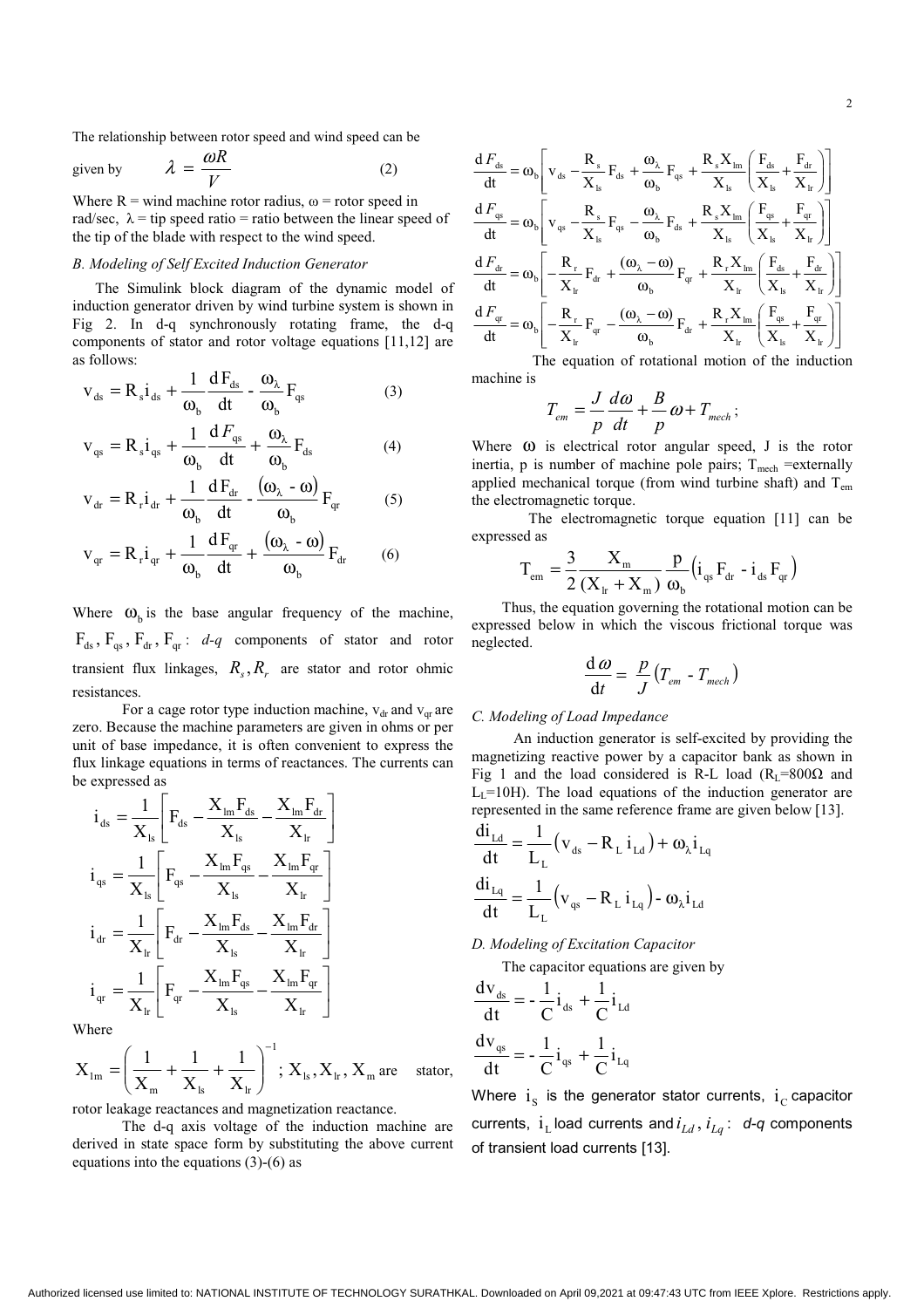#### III. SIMULATION RESULTS AND DISCUSSIONS

 The nine first order system equations described above has been directly implemented in Matlab/Simulink blocksets. The Simulink block diagram of the dynamic model of Self-excited induction generator driven by a wind turbine system is shown in fig 2. The induction generator system in Fig 2 consists of one input, that is the shaft torque Tmech provided by a prime mover (i.e. wind turbine), and nine state variables,  $F_{ds}$ ,  $F_{ds}$ ,  $F_{dr}$ ,  $F_{gr}$ ,  $\omega$ ,  $i_{Ld}$ ,  $i_{Lg}$ ,  $v_{ds}$  and  $v_{gs}$ . In this section, the simulation results of the stator phase voltages built-up, the stator current transients, the electromagnetic torque of the induction generator and generated output power of the induction generator described by the system of equations and the machine data are 3 phase, 4 pole star connected,  $f_b = 50$ Hz; J= 0.011kgm2;  $R_s$ =7.5 $\Omega$ ;  $R_r$ =7 $\Omega$ ;  $X_{ls}$ =11.5 $\Omega$ ;  $X_{lr}$ =6 $\Omega$ ;  $X_m$ =145 $\Omega$  are presented.



Fig 2. Simulink block diagram of the dynamic model of Selfexcited induction generator driven by a wind turbine system

 The following three cases are considered for the study and simulation interval of 2 sec for constant wind speed of 11m/sec and 4 sec for varying wind speed profile has been chosen.

Case 1: A constant wind speed of 11m/sec is applied to the generator and simulation results of the stator phase voltages built-up, the corresponding changes in the stator current transients, the electromagnetic torque and generated output power of the induction generator are shown in fig. 3. When the machine is loaded and excited with the capacitance value of C=150uF, the generated phase voltages and current transients occur at 0.1sec and attains its steady state value in 0.25sec as shown in fig. 3. The negative value of the electromagnetic torque indicates that the machine is working in generating mode.

Case 2: A varying wind speed profile is applied to the generator to investigate its performance. The wind speed at  $t=0$  sec is 10m/sec and the wind speeds are changed at  $t = 1$ , 2 and 3 seconds to 12m/sec, 13m/sec and 11m/sec respectively. As the wind velocity increases, the mechanical input from the wind turbine increases. This result in the increased rotor speed causing an increase in the stator phase voltage, as faster turning rotor produces higher values of stator voltage. Fig. 4 shows the simulation results of the stator phase voltages built-up, the corresponding changes in the stator current transients, the electromagnetic torque and generated output power of the induction generator.

Case 3: In this case, during  $0 < t < 2$ sec the wind speed is 10m/sec and at t=2sec, the wind speed is increased to 13m/sec with random variation. The simulation results are shown in fig 5. From the simulation results, it is observed that the self-excited induction generator (SEIG) is inherently capable of operating at variable speeds with random variation.

 The dynamic voltages, currents, electromagnetic torque developed and generated output power for an SEIG have been analyzed. All of the characteristics shown are the basic tools required to develop a control system, using power electronics, which will regulate the generated voltage and generated output power for an SEIG over a wide range of speed.



Fig. 3. Simulated results for Case 1: Stator phase voltages built-up, stator current transients, electromagnetic torque and generated output power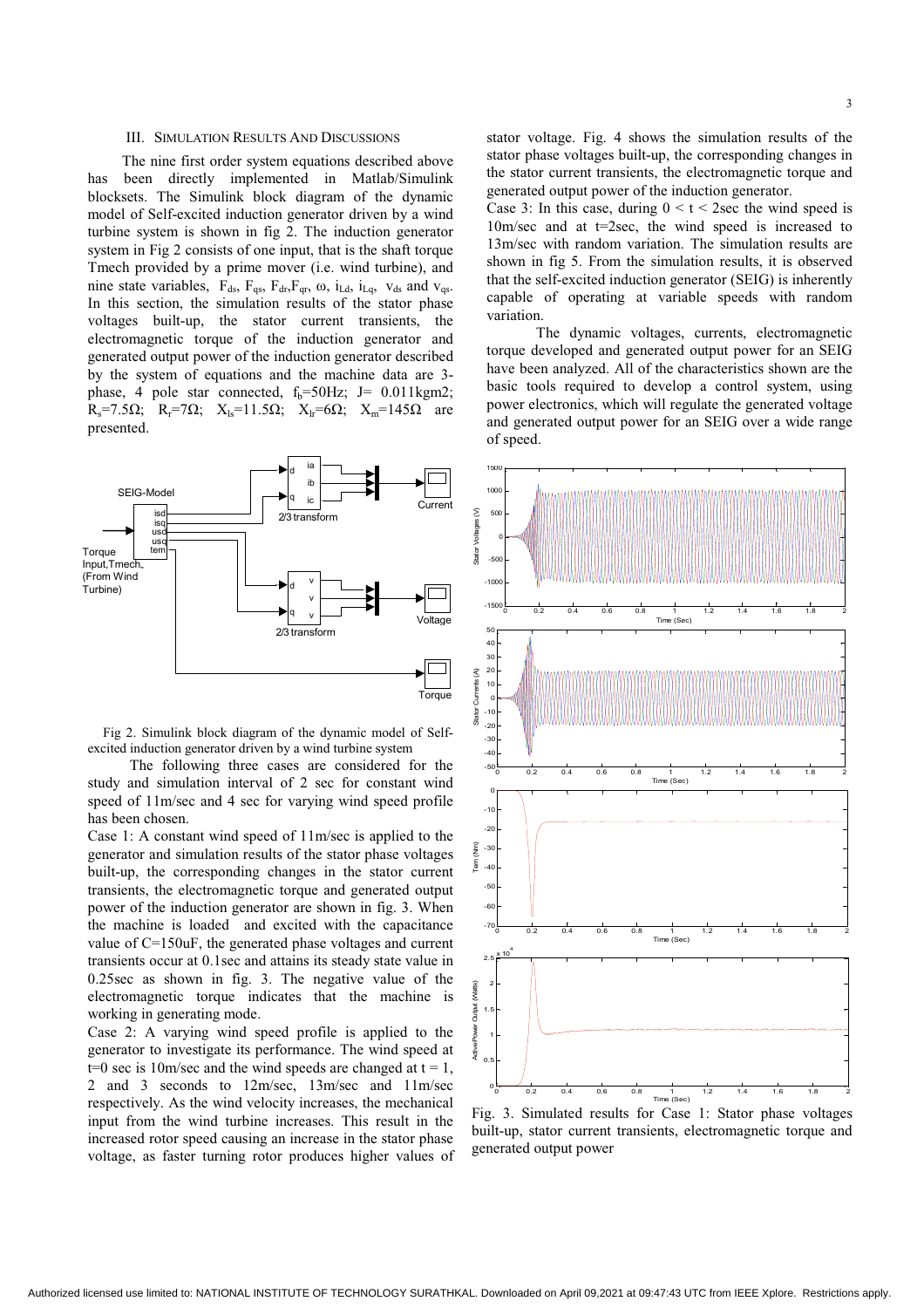

Fig. 4. Simulated results for Case 2: Wind speed m/sec, Stator phase voltages built-up, stator current transients, electromagnetic torque and generated output power





Fig. 5. Simulated results for Case 3: Wind speed m/sec, Stator<br>phase voltages built-up, stator current transients, voltages built-up, stator current transients, electromagnetic torque and generated output power

# IV. CONCLUSION

 In this paper, a Simulink model for the transient analysis study of a three phase self-excited induction generator driven by a variable-speed prime mover such as a wind turbine is implemented. Transients of machine self-excitation under three phase balanced load conditions are simulated. The dynamic voltages, currents, electromagnetic torque developed by the induction generator and generated output power have been analyzed for a constant, step change and random variation in wind speed. From the simulation results presented, it can be seen that the self-excited induction generator (SEIG) is inherently capable of operating at variable speeds.

# V. REFERENCES

[1] Li Wang, R.Y. Deng, "Transient Performance of an isolated Induction Generator under Unbalanced excitation Capacitors", IEEE Trans. on Energy Conversion, Vol. 14, No.4, December 1999, pp 887-893.